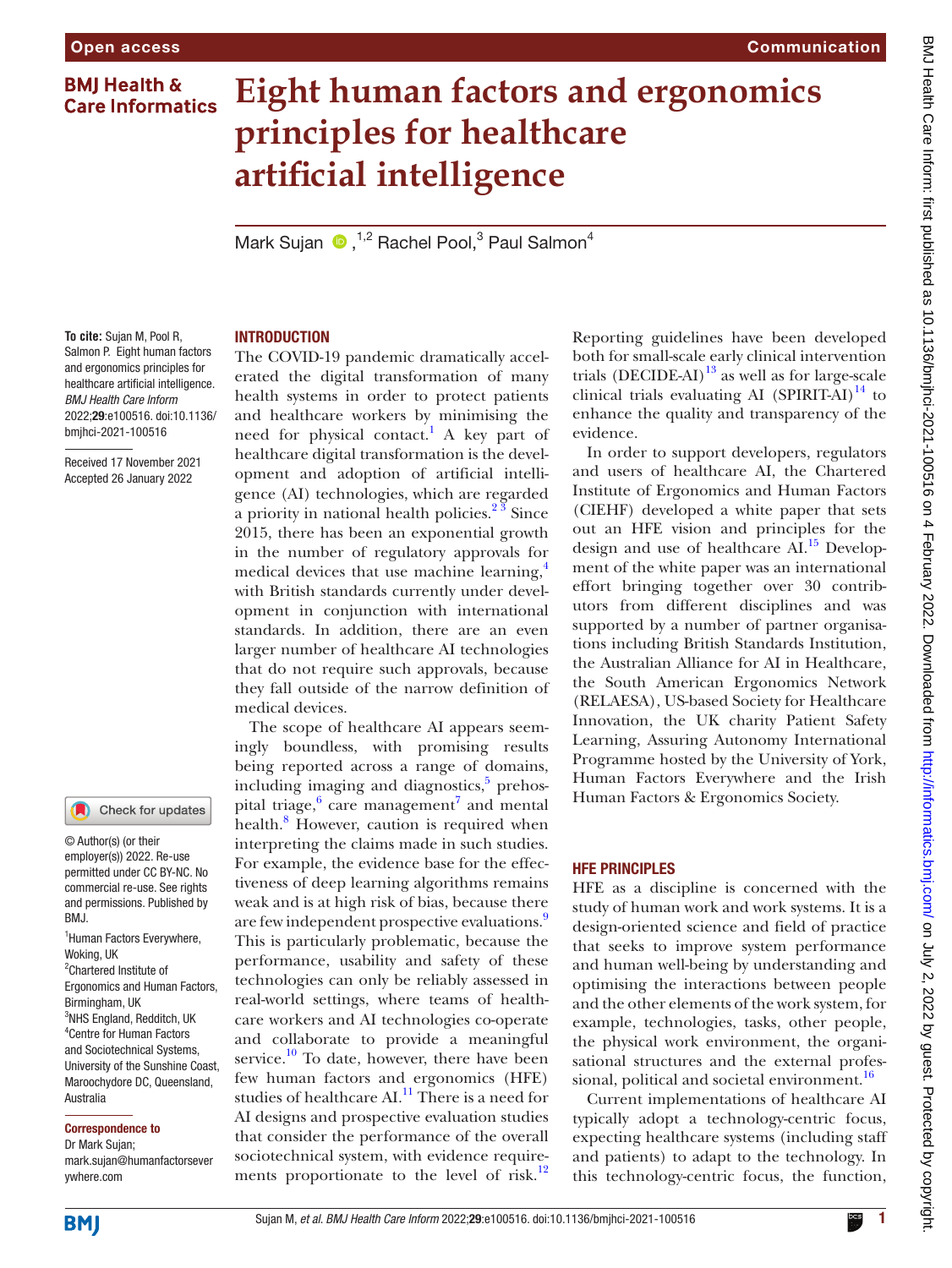<span id="page-1-0"></span>

| Eight human factors and ergonomics principles for healthcare AI<br>Table 1 |                                                                                                                                                                                                                                                                                                                                                                       |
|----------------------------------------------------------------------------|-----------------------------------------------------------------------------------------------------------------------------------------------------------------------------------------------------------------------------------------------------------------------------------------------------------------------------------------------------------------------|
|                                                                            | Situation awareness Design options need to consider how AI can support, rather than erode, people's situation awareness.                                                                                                                                                                                                                                              |
| Workload                                                                   | The impact of AI on workload needs to be assessed because AI can both reduce as well as increase<br>workload in certain situations.                                                                                                                                                                                                                                   |
| Automation bias                                                            | Strategies need to be considered to guard against people relying uncritically on the AI, for example, the<br>use of explanation and training.                                                                                                                                                                                                                         |
| <b>Explanation and</b><br>trust                                            | Al applications should explain their behaviour and allow users to query it in order to reduce automation<br>bias and to support trust.                                                                                                                                                                                                                                |
| Human-AI teaming                                                           | AI applications should be capable of good teamworking behaviours to support shared mental models and<br>situation awareness.                                                                                                                                                                                                                                          |
| Training                                                                   | People require opportunities to practise and retain their skill sets when AI is introduced, and they need to<br>have a baseline understanding of how the AI works. Attention needs to be given to the design of effective<br>training that is accessible and flexible. Staff should be provided with protected time to undertake training<br>during their work hours. |
| Relationships<br>between people                                            | The impact on relationships needs to be considered, for example, whether staff will be working away<br>from the patient as more and more AI is introduced.                                                                                                                                                                                                            |
| <b>Ethical issues</b>                                                      | Al in healthcare raises ethical challenges including fairness and bias in Al models, protection of privacy,<br>respect for autonomy, realisation of benefits and minimisation of harm.                                                                                                                                                                                |

AI, artificial intelligence.

performance and accuracy of AI are optimised, but these aspects are considered in isolation. This perspective raises various critical considerations that are often overlooked in the design and implementation of advanced technologies, sometimes with catastrophic consequences. From an HFE point of view, the design of healthcare AI needs to transition from the technology-centric focus towards a systems perspective. Applying a systems focus, AI should be designed and integrated into clinical processes and healthcare systems meaningfully and safely, with a view to optimising overall system performance and people's well-being. Understanding how a sociotechnical system works comes from taking time to look at the elements of the system and how they interact with each other. HFE provides several frameworks and methods to achieve this, including Systems Engineering Initiative for Patient Safety<sup>17</sup> and Cognitive Work Analysis.<sup>18</sup> These frameworks usually involve the use of observation or ethnography for data collection in order to provide a rich contextual description of how work is carried out ('work-as-done'<sup>19</sup>) and of people's needs.

The CIEHF white paper identifies eight core HFE principles, see [table](#page-1-0) 1. Some of these are very familiar from the wider literature on automation and date back to the 1970s and 1980s but retain their importance in the novel context of healthcare AI. For example, the potentially adverse impact of highly automated systems on user situation awareness and workload, along with the potential for over-reliance and automation bias, became apparent decades ago in a series of transportation accidents and incidents.<sup>[20 21](#page-3-18)</sup> These 'ironies of automation'<sup>22</sup> can arise when technology is designed and implemented without due consideration of the impact on human roles or the interaction between people and the technology, which can result in inadequate demands on the human, such as lengthy periods of passive monitoring, the need to

respond to abnormal situations under time pressure and difficulties in understanding what the technology is doing and why. Alarm fatigue, that is, the delayed response or reduced response frequency to alarms, is another phenomenon associated with automated systems that has been identified from major industrial accidents, such as the 1994 explosion and fires at the Texaco Milford Haven refinery. In intensive care, it has been suggested that a healthcare professional can be exposed to over 1000 alarms per shift, contributing to alarm fatigue, disruption of care processes and noise pollution, with potentially adverse effects on patient safety. $2<sup>3</sup>$  Developers of AI need to be mindful of these phenomena and not create technologies that add additional burden to healthcare professionals.

However, the use of more advanced and increasingly autonomous AI technologies also presents novel challenges that require further study and research. AI technologies can augment what people do in ways that were not possible when machines simply replaced physical work, but in order to do this effectively the AI needs to able to communicate and explain to people its decisionmaking. This can be very challenging when using machine learning algorithms that produce complex and inscrutable models. Many approaches to explainable AI simply focus on providing detailed accounts of how an algorithm operates, but for explanations to be useful they need to be able to accommodate and be responsive to the needs of different users across a range of situations, for example, a patient might benefit from a different type of explanation compared with a healthcare professional. In this sense, rather than providing a description of a specific decision, explanation might be better regarded as a social process and a dialogue that allows the user to explore AI decisionmaking by interacting with the AI and by interrogating AI decisions.[24](#page-3-21)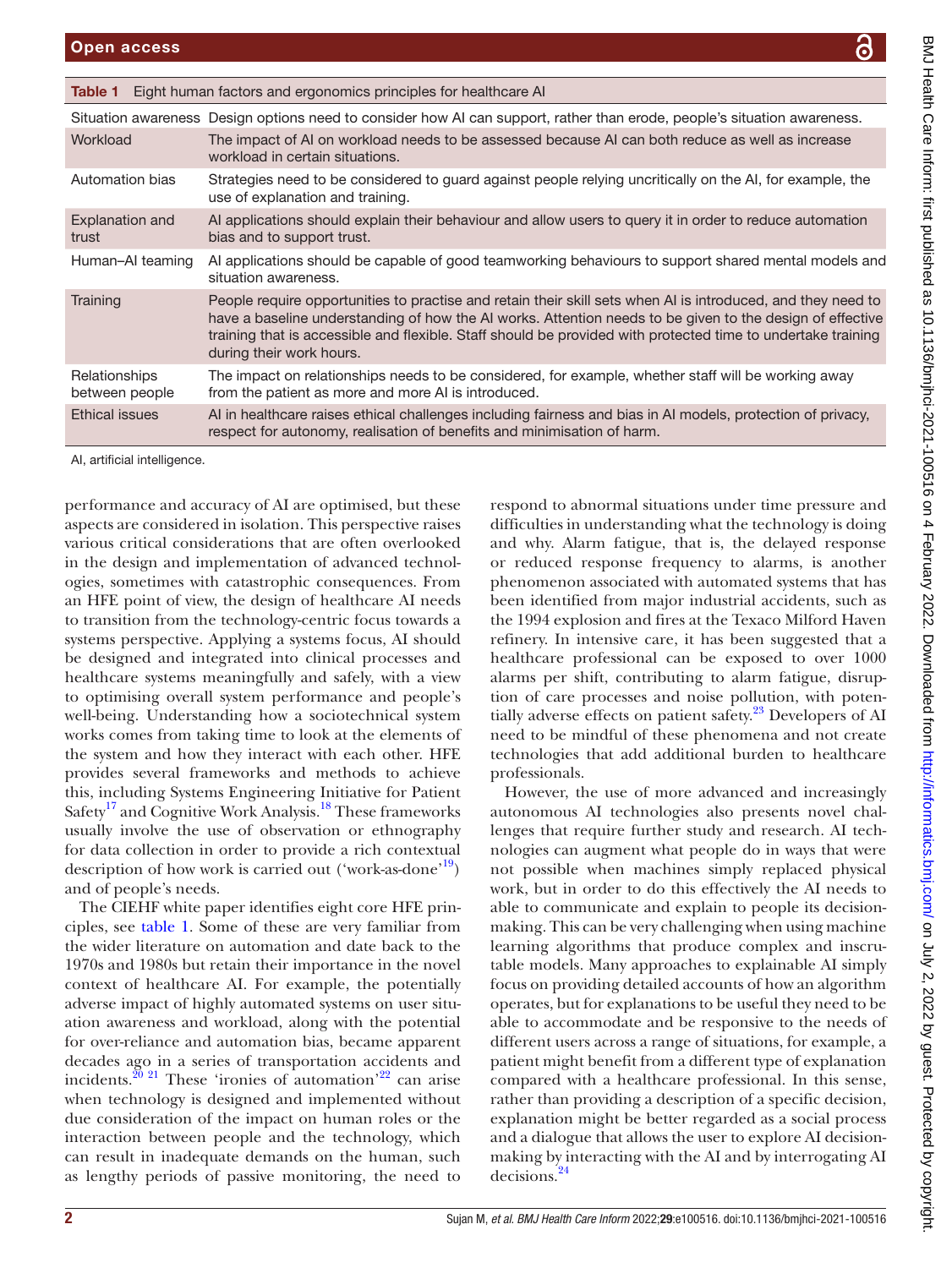It is also important to build trust among staff to report any safety concerns with the AI. Many safety incidents are not currently reported and recorded in incident reporting systems.[25](#page-3-22) While an AI system can potentially log every piece of data and every one of its actions to provide an auditable history, healthcare professionals require assurance and reassurance of how these data would be used during a safety investigation. If clinicians are held accountable for incidents involving AI unless they can prove otherwise, then this might reduce their willingness to trust and accept AI systems.

Many applications of healthcare AI will be used within teams of healthcare workers and other professionals, as well as patients. The computational capabilities of AI technologies mean that AI applications will have a much more active and dynamic role within teams than previous IT systems and automation, in effect potentially becoming more like a new team member than just a new tool. Effective human–AI teaming will become increasingly critical when designing and implementing AI to ensure that AI capabilities and human expertise, intuition and creativity are fully exploited.<sup>[26](#page-3-23)</sup>

Part of effective human–AI teaming is handover from the AI to the healthcare professional when it becomes necessary.<sup>[10](#page-3-8)</sup> To achieve this, the AI needs to recognise the need for handover and then execute the handover effectively. Handover between healthcare professionals is a recognised safety-critical task that remains surprisingly challenging and error prone in practice. $27$  The use of structured communication protocols (eg, age–time– mechanism–injuries–signs–treatments) could improve the quality of handover even if challenges remain in their practical application.[28](#page-3-25) Consideration should be given to the development of comparable approaches for the structured handover between AI and healthcare professionals.

While the intention of designers is to use AI to improve efficiency of workflows by taking over tasks from healthcare professionals, there is a danger that staff might get pulled into other activities instead or that the healthcare professional spends more time interacting with the AI. Lessons should be learnt from the introduction of other digital technologies, such as electronic health records, where it has been suggested that, for example, in emergency care physicians spend more time on data entry than on patient contact.<sup>[29](#page-3-26)</sup> The impact of integrating AI into an already computer-focused patient encounter needs to be carefully considered.

The use of healthcare AI also raises significant ethical issues. Technical challenges, including the potential for bias in data, have been highlighted, and have been incorporated into international guidelines and reporting standards[.30](#page-3-27) However, it is also important to address wider issues around fairness and impact on different stakeholder groups. [31](#page-3-28) At European level, the High-Level Expert Group on AI published 'Ethics Guidelines for Trustworthy AI'.<sup>32</sup> The guidelines are based on a fundamental rights impact assessment and operationalise ethical principles through seven key requirements: human agency and oversight;

technical robustness and safety; privacy and data governance; transparency; diversity, non-discrimination and fairness; societal and environmental well-being and accountability. HFE approaches can support addressing these ethical requirements through understanding stakeholders and their diverse needs and expectations.

## BUILDING HFE CAPACITY

The systems perspective on healthcare AI set out in the CIEHF white paper is going to be instrumental in realising national AI strategies and delivering the benefits for patients and health systems. The digital transformation needs to be underpinned by HFE capacity within the health sector. Until very recently, there was no formal career structure for healthcare professionals with an interest in HFE. In the UK, this is changing with the recent introduction of both academic and learningat-work routes towards accredited status of technical specialist or TechCIEHF (healthcare).<sup>33</sup> Enhancing the professionalisation of HFE knowledge among those with responsibility for quality improvement, patient safety and digital transformation can support healthcare organisations in making better informed AI adoption and implementation decisions.

There is also a need for funding bodies and regulators to require evidence that suitable HFE expertise is included in the design and evaluation of healthcare AI. Funding specifications frequently reflect only the technology-centric perspective of AI rather than reinforcing a systems approach. While inclusion of qualitative research to support scaling of healthcare AI from the lab to clinical environments is useful, it cannot replace the benefits of early inclusion of HFE expertise already during the design stage of AI technologies. Human behaviour is highly context dependent and adaptive as people navigate complexity and uncertainty and this needs to inform the design of AI to ensure that the use of AI in health and care systems is meaningful and safe. Regulators are trying to catch up on the technical AI expertise required, but the effective regulation of these technologies should also be supported through the recruitment of suitably qualified HFE professionals to establish appropriate interdisciplinary expertise in the advancement of AI technologies in healthcare.

#### Twitter Mark Sujan [@MarkSujan](https://twitter.com/MarkSujan)

Contributors All authors contributed equally to the idea and drafting of the manuscript and reviewed and approved the final version.

Funding This work was supported in part (MS) by the Assuring Autonomy International Programme, a partnership between Lloyd's Register Foundation and the University of York.

Competing interests All authors are coauthors of the Chartered Institute of Ergonomics and Human Factors white paper referred to in the manuscript. MS is a member of the Governing Council of the Chartered Institute of Ergonomics and Human Factors.

Patient consent for publication Not applicable.

Provenance and peer review Not commissioned; externally peer reviewed.

Open access This is an open access article distributed in accordance with the Creative Commons Attribution Non Commercial (CC BY-NC 4.0) license, which